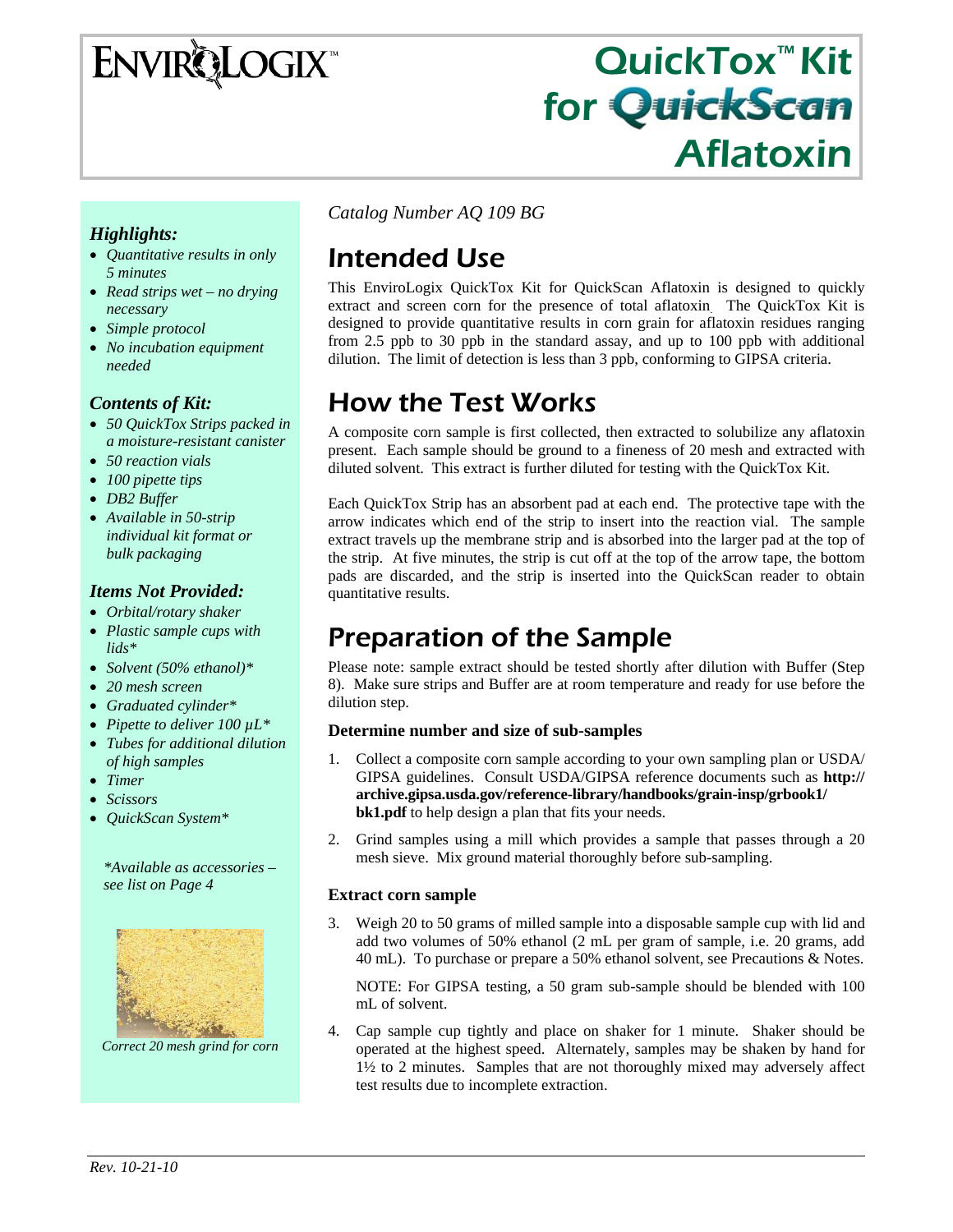#### QuickTox Kit for QuickScan Aflatoxin - Bulk Grain Page 2 of 5



*Measure solvent, add to ground sample* 



*Shake mechanically or by hand* 



*Add Buffer to vial first, then add extract; mix well with pipette tip* 



*Place strip in vial* 



*Wait 5 minutes for results* 

5. Extract will immediately begin to separate into 2 layers (a more finely ground beginning sample may take a few minutes to settle). The top (yellowish) layer containing the aflatoxin residues will be used in testing.

#### **Dilute corn extract**

- 6. Using a calibrated pipette with a **new tip**, place 100 microliters (100  $\mu$ L) Buffer into a reaction vial. Take care not to contaminate Buffer—use a new tip for each test and keep covered when not in use.
- 7. With **another new** pipette tip, remove 100 µL from the top (yellowish) layer of extract, avoiding particulates. Add extract to reaction vial containing Buffer.
- 8. **Mix Buffer and sample extract thoroughly** by stirring or drawing the liquids up and down in the pipette tip until the mixture is uniformly yellow.

**NOTE:** Samples that are not thoroughly mixed and/or accurately pipetted will adversely affect test results. After diluting the sample, the final volume in the reaction vial should be 200 µL. Do not reuse diluted samples. Use a new reaction vial for each sample. Use two pipette tips (one for Buffer, one for extract) for each sample.

#### **For testing samples at levels greater than 30 ppb:**

If after running and reading the test, the initial result is greater than 30 ppb  $('>30$ ppb" on QuickScan), and further knowledge about the level of contamination is desired, samples can be retested by further dilution of the sample extract.

- 1. In a separate tube (not provided), combine five parts of 50% ethanol solvent with one part extract from the top layer of the original extraction (measure carefully). **Mix well**.
- 2. Using a calibrated pipette with a **new tip**, place 100 µL Buffer into a reaction vial.
- 3. With a fresh pipette tip, add  $100 \mu L$  of the newly diluted extract to the reaction vial containing Buffer. Mix thoroughly. Because the extract is diluted six-fold, its addition to the Buffer will not turn the mixture yellow.
- 4. Follow the instructions under How to Run. Choose 1:6 under the dilution tab on QuickScan Results Screen—the System will calculate and record the aflatoxin level in diluted samples.

### How to Run the QuickTox Strip Test

- 1. Allow refrigerated canisters to come to room temperature before opening. Remove the QuickTox Strips to be used. Avoid bending the strips. Reseal the canister immediately.
- 2. Place the strip into the reaction vial containing the Buffer and sample extract. The arrow tape on the end of the strip should point into the reaction vial.
- 3. The sample extract will travel up the strip (flow may not be visible immediately—this is expected and normal). Reaction vials will stand on their own.
- 4. Allow the strip to develop for 5 minutes. Immediately cut off and discard the bottom section of the strip covered by the arrow tape. Insert strip into the QuickScan reader for quantitation.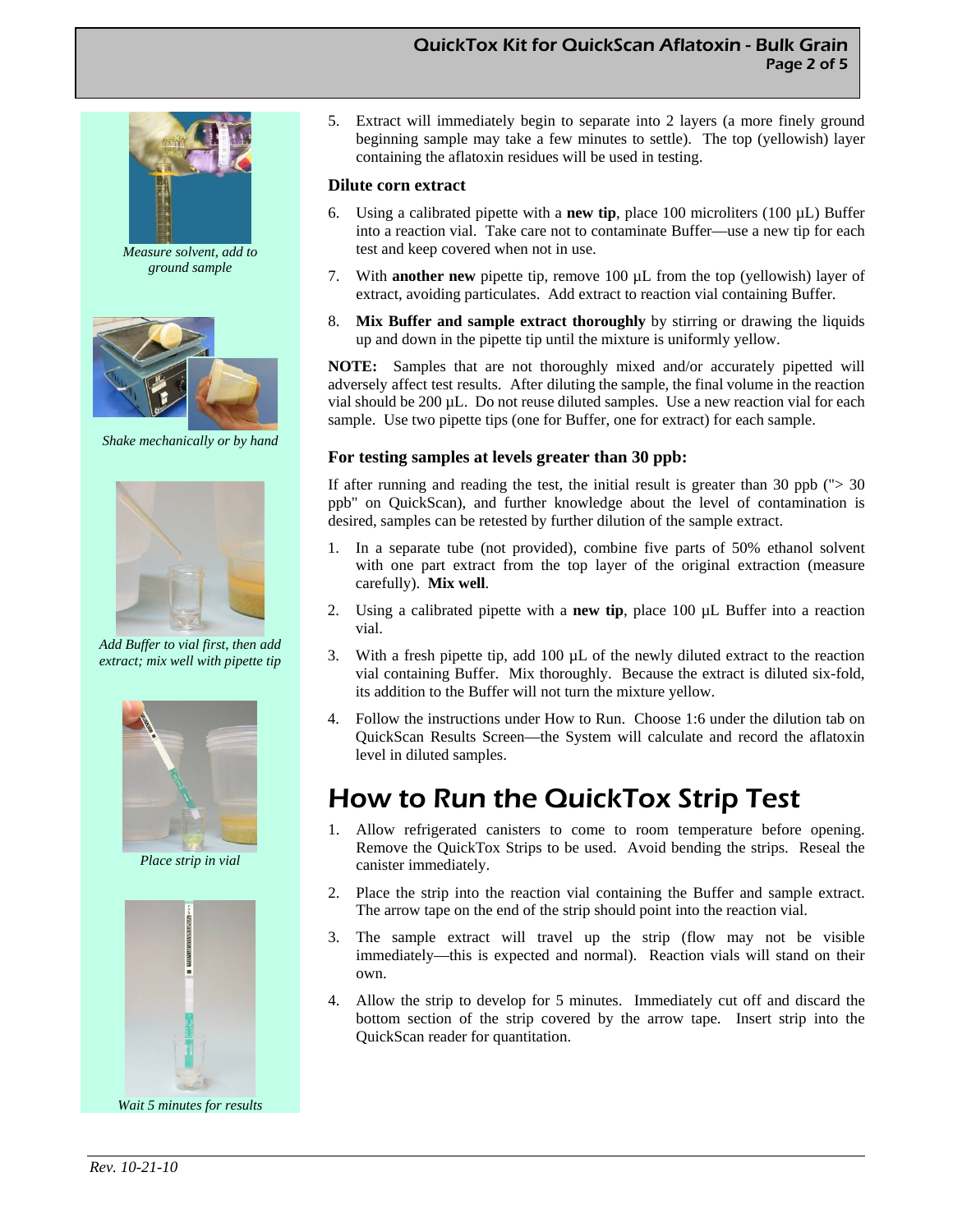

*Cut strip and place in QuickScan reader immediately —no drying step!* 



*Place strip in QuickScan carrier* 



# Use of the QuickScan System

Detailed instructions for use of the QuickScan system are supplied with each unit, and can also be found at www.envirologix.com/quickscan.

In summary, a strip is inserted face down in the carrier with the barcoded end closest to the handle. The carrier is inserted into the reader and the strips are read by touching or clicking on the "Read Test" area of the screen. Results are then recorded in an electronic worksheet, allowing each user to report and track data easily.

Results are reported in the range of 2.5 to 30 ppb. Results less than 2.5 ppb are reported as "<LOD" (less than Limit of Detection) and results greater than 30 ppb are reported as ">30 ppb." If quantification is desired above 30 ppb, a further dilution of the sample extract can be performed (see "For testing samples at levels greater than 30 ppb" above).

## Kit Storage

This QuickTox Kit should be stored refrigerated. Note the shelf life on the kit box. Prolonged exposure to high temperatures may adversely affect the test results. Do not open the desiccated canister until ready to use the strips.

## Cross-reactivity

The following mycotoxins have been tested with this kit and no false positive results occurred at the 200 ppm level.

- DON (deoxynivalenol)
- Fumonisin  $B_1$
- Ochratoxin A
- Zearalenone

## Precautions and Notes

- This product is currently not applicable for use in testing any other crops.
- As with all screening tests, it is recommended that results be confirmed by an alternate method when necessary.
- The assay has been optimized for use with the protocol provided in the kit. Deviation from this protocol may invalidate the results of the test. Proper and thorough mixing, along with accurate pipetting, are essential to accurate results.
- The results generated through the proper use of this diagnostic tool reflect the condition of the working sample directly tested. Extrapolation as to the condition of the originating lot, from which the working sample was derived, should be based on sound sampling procedures and statistical calculations which address random sampling effects, non-random seed lot sampling effects and assay system uncertainty. A negative result obtained when properly testing the working sample does not necessarily mean the originating lot is entirely negative for the analyte or protein in question.
- Strips should be read wet promptly at five minutes.
- Protect all components from hot or cold extremes of temperature when not in use. Do not leave in direct sunlight or in vehicle.
- For convenience, accessories and solvent can be ordered from EnviroLogix (see list, below). Purchase 50% ethanol, or prepare using 100% ethanol as follows: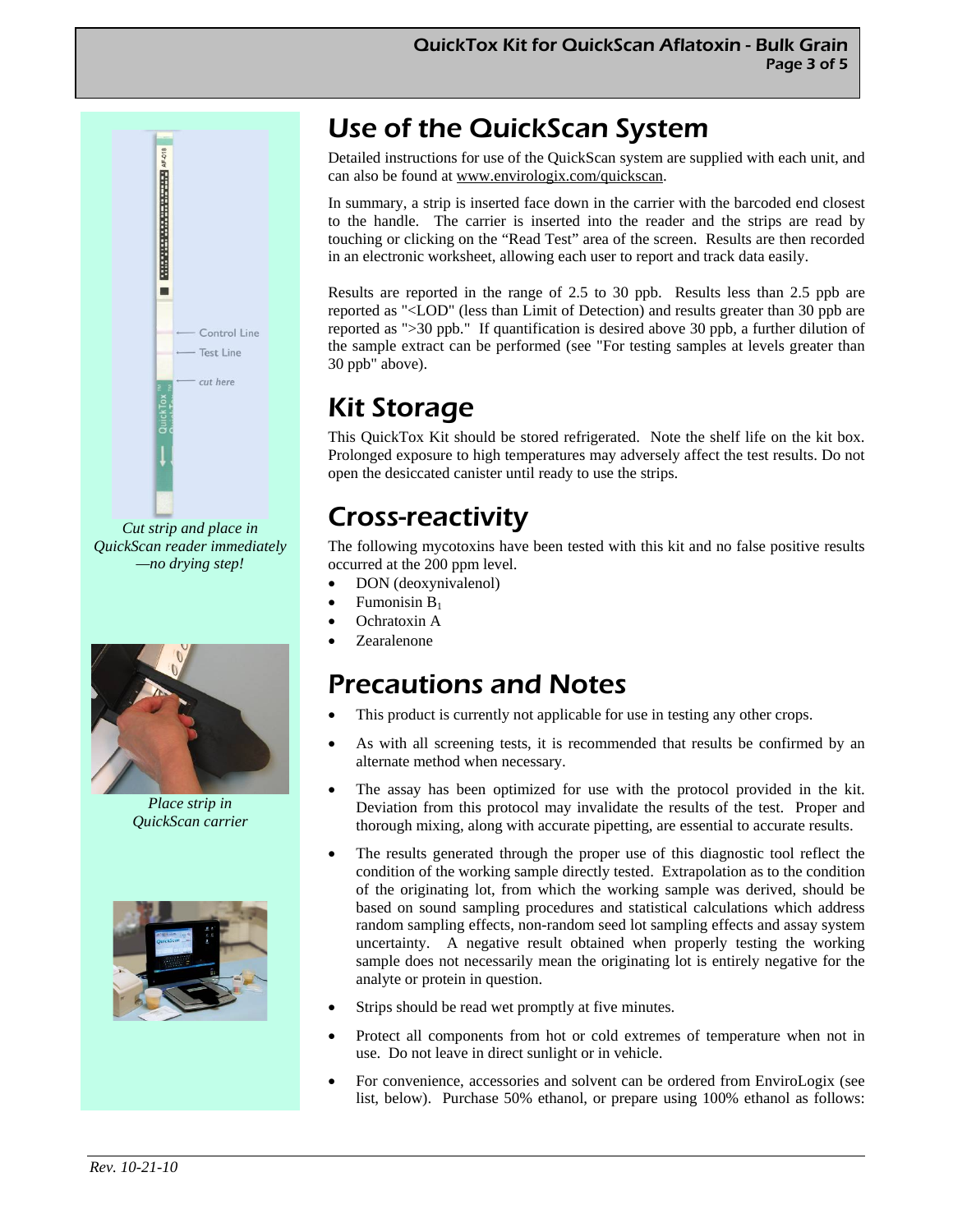#### QuickTox Kit for QuickScan Aflatoxin - Bulk Grain Page 4 of 5



50% Ethanol Preparation Instructions: For 100 mL, measure 50 mL 100% ethanol [reagent grade or better]; pour into suitable container with cap. Add 50 mL deionized or distilled water. Cap tightly and shake to mix. Use care when uncapping.

- **IMPORTANT:** Ethanol is flammable and toxic. Avoid inhaling vapors or contact with the skin, eyes, or clothing. Wear personal protective equipment including safety glasses, nitrile gloves (**not latex**), a vapor mask and a lab coat when handling. Keep containers tightly closed and away from heat, sparks and open flame. Observe any applicable regulations when disposing of samples and kit reagents.
- Liquids containing aflatoxin should be treated by the addition of bleach (add a minimum of 10% of the total volume for 10 minutes). All labware should be soaked for 1 hour or more in a 30% solution of household bleach.

### Accessories:

| Available through EnviroLogix:                                 | Catalog #                                                            |                                                                                                  |
|----------------------------------------------------------------|----------------------------------------------------------------------|--------------------------------------------------------------------------------------------------|
| $\blacksquare$ QuickScan <sup>TM</sup> System                  | <b>ACC 131</b>                                                       |                                                                                                  |
| • Negative Ground Corn Sample<br>• Positive Ground Corn Sample | <b>CON 009</b><br><b>CON 109</b>                                     |                                                                                                  |
| • Sample cups with lids<br>• Graduated cylinder                | ACC 012-50<br><b>ACC 023</b>                                         | (50/package)<br>$(50 \text{ mL})$                                                                |
| • MiniPet pipette<br>(one/location free)                       | ACC <sub>041</sub>                                                   |                                                                                                  |
| $\blacksquare$ 50% Ethanol                                     | ACC E26902-1X4<br>ACC E26902-2X4<br>ACC E26902-3X4<br>ACC E26902-4X4 | $(1 \text{ bottle}, 4L)$<br>(2 bottles, 4L each)<br>(3 bottles, 4L each)<br>(4 bottles, 4L each) |